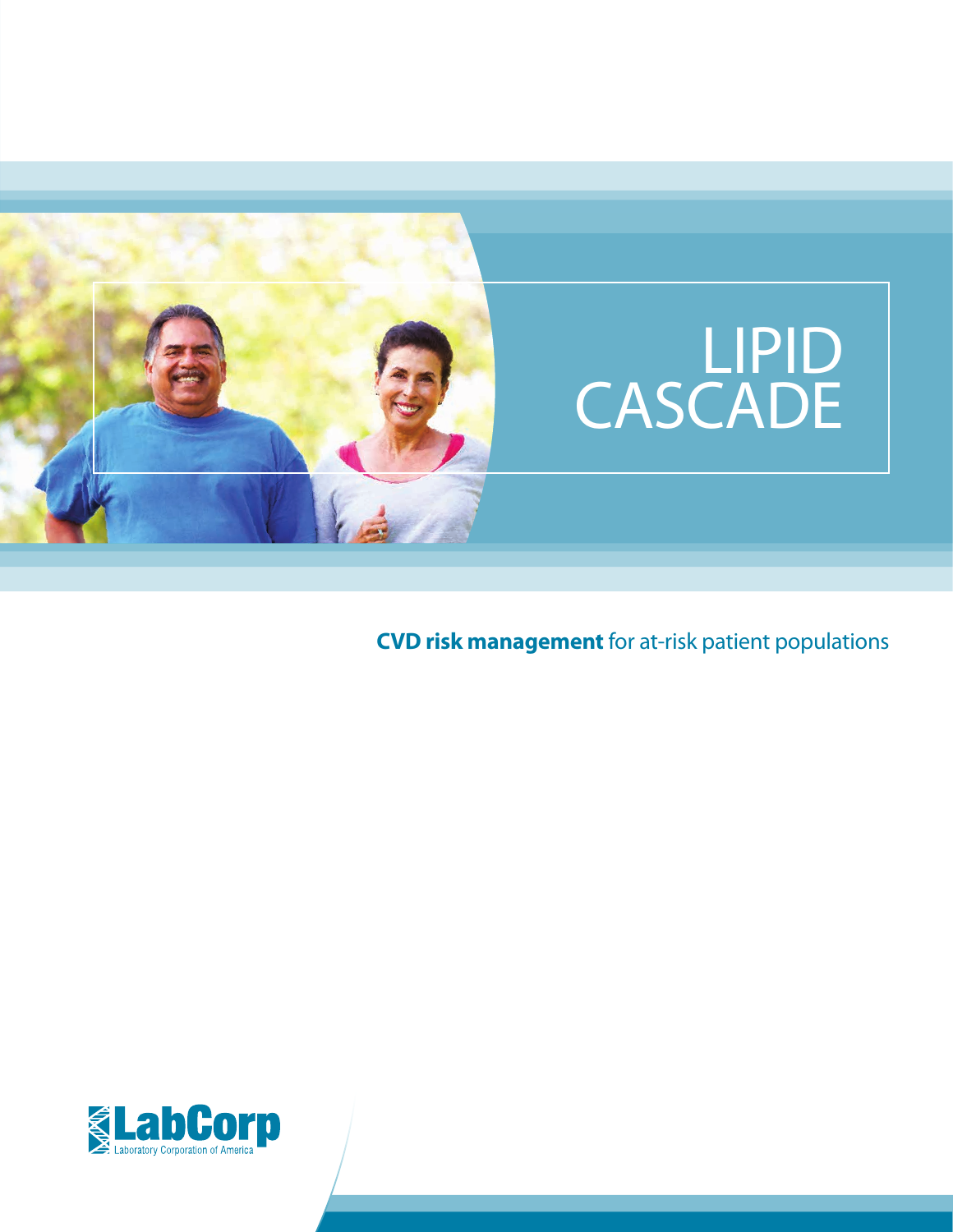## **Smart testing** for cardiovascular disease risk management

#### Current Perspectives on LDL Management

The causal link between high levels of low-density lipoprotein (LDL) particles in the development of cardiovascular disease (CVD) is well established. Elevated LDL drives entry of these atherogenic particles into the arterial wall, accelerating development of CVD.1 The longer there is exposure to elevated LDL, the greater the risk for cardiovascular events.<sup>2</sup>

Use of LDL lowering therapies is a core strategy in CVD risk reduction.<sup>3</sup> Once therapy is initiated, LDL values may be monitored to assess individual patient response to therapy and guide decisions regarding the need for further treatment adjustments.<sup>3</sup>

**Effective management of LDL requires a reliable measurement of LDL.**

**Traditional low density lipoprotein-cholesterol (LDL-C) – calculated or direct – is an estimate of LDL<br>Traditional low density lipoprotein-cholesterol (LDL-C) – calculated or direct – is an estimate of LDL<br>quantity based** Traditional low density lipoprotein-cholesterol (LDL-C) – calculated or direct – is an estimate of LDL quantity based on the amount of cholesterol contained in the LDL particle.<sup>2</sup> However the amount of cholesterol per particle varies between individuals – particularly in patients with type II diabetes, statin-treated patients, and those with the cardiometabolic risk (CMR) factors below<sup>2,4,5</sup>:

- **• Age:** men ≥45 yrs, women ≥55 yrs6
- **• Elevated BP** (≥130/≥85 mmHg; on antihypertensive medication)7
- **• Abdominal obesity/waist circumference:** male ≥40 ins (Asian ≥35 ins), female ≥35 ins (Asian ≥31 ins)7
- **• Elevated triglycerides** (≥150 mg/dL), low HDL (men< 40 mg/dL, women< 50 mg/dL), increased numbers of small dense LDL particles<sup>4,7</sup>; on drug treatment for elevated triglycerides or HDL-C
- **• Elevated fasting blood glucose** (≥100 mg/dL)7 ,on drug treatment for elevated glucose
- **• Insulin resistance** (IR)4

Because the per-particle amount of cholesterol varies in these at-risk patients, LDL-C may be an unreliable measure of LDL quantity for patient management.<sup>2,5,8</sup>

Alternatively, the number of LDL particles (LDL-P) can be measured by nuclear magnetic resonance (NMR) or apolipoprotein B (Apo B) immunoassay. Neither measurement quantifies LDL-P in a manner that depends on the amount of cholesterol contained inside the LDL particle.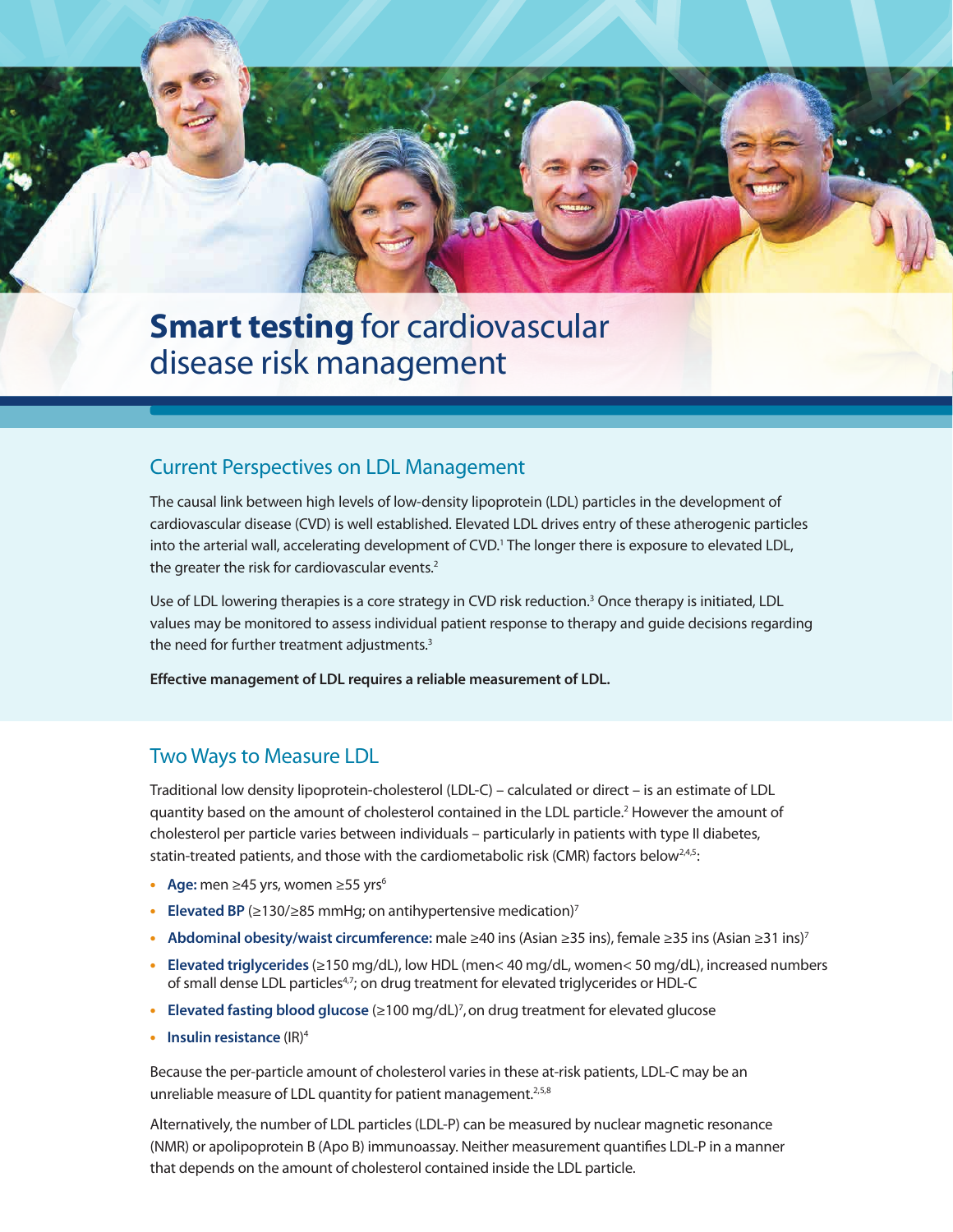#### LDL-Particle Number in Clinical Management

**Studies have demonstrated when LDL measures are in agreement (concordant), LDL cholesterol values and particle number are equally associated with CVD risk.**5,9 **However when LDL cholesterol values and particle measures disagree (discordant), CVD risk tracks with particle measure: LDL-P or Apo B.**5,9,10 **As a result, many experts advise that LDL-P or Apo B be used to adjudicate response to therapy and optimize treatment decisions in patients with type 2 diabetes, statin-treated patients, and those with CMR factors.**4,5,8,11,12,13

#### The Two Lipid Cascade Test Options

- **• Lipid Cascade with Reflex to Lipoprotein Particle Assessment by NMR** (123836)
- **• Lipid Cascade with Reflex to Apolipoprotein B** (363676)



Requiring a single blood draw, LabCorp's Lipid Cascade options offer convenient, step-wise testing by reflexing from a traditional lipid panel to lipoprotein particle testing by nuclear magnetic resonance (NMR) or apo B (depending upon the ordered test option) when the LDL value is < 130mg/dL.

For specimen collection requirements and CPT codes, please visit the online Test Menu at **www.LabCorp.com**.